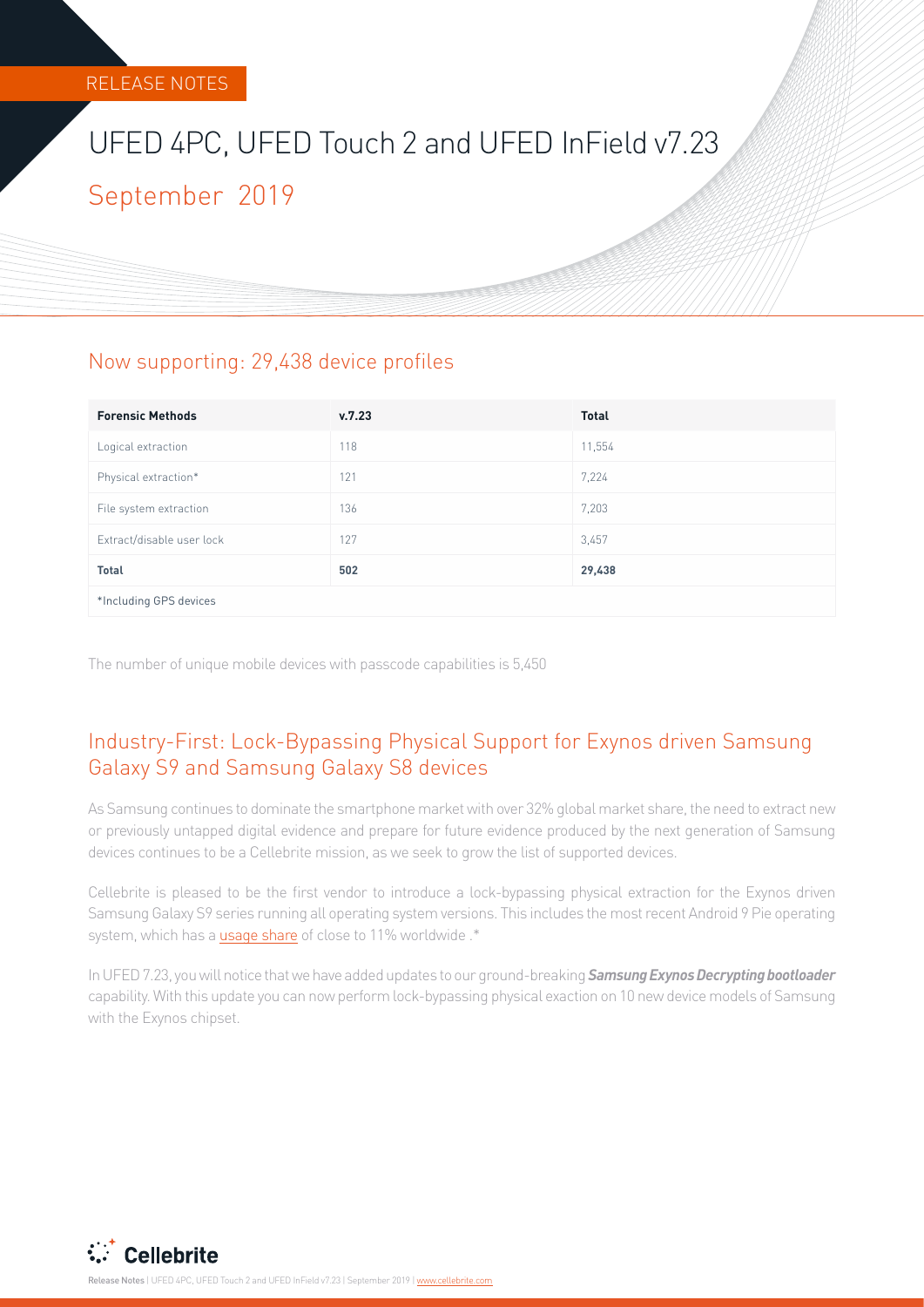This includes extraction from flagship device models such as Samsung SM-G960F Galaxy S9, SM-G965F Galaxy S9+, Samsung SM-N960F Galaxy Note 9, Samsung SM-G955F Galaxy S8+, Samsung SM-G950FD Galaxy S8 and many others.



A comprehensive list of supported devices can be found in the [Phone list](#page-4-0) section.

#### Exclusive access to the Exynos driven A and J series devices

Cellebrite is the first and only vendor to provide you with a generic solution that enables access to the entire Samsung spectrum of devices, mid-tier through flagship devices. In this version we introduce support for dozens of popular, low to mid-tier models from the A series and J series – all supported up to Android 9 Pie and running the latest firmware version.

Supported devices include: Samsung SM-J737P Galaxy J7, Samsung SM-J737U Galaxy J7 Top, Samsung SM-J327W Galaxy J3 Prime, Samsung SM-A750FN Galaxy A7 (2018) duos, to name a few.

To see a detailed list of supported devices, refer to the [Phone list](#page-4-0)section.

#### New support for Samsung MediaTek (MTK) and SpreadTrum based devices

Previously, extracting data from Samsung MediaTek (MTK) and SpreadTrum based devices was done using either logical extraction or by performing an APK downgrade. In this new UFED version, we are pleased to announce that a new generic profile has been added that enables lock-bypassing, physical extraction from these devices.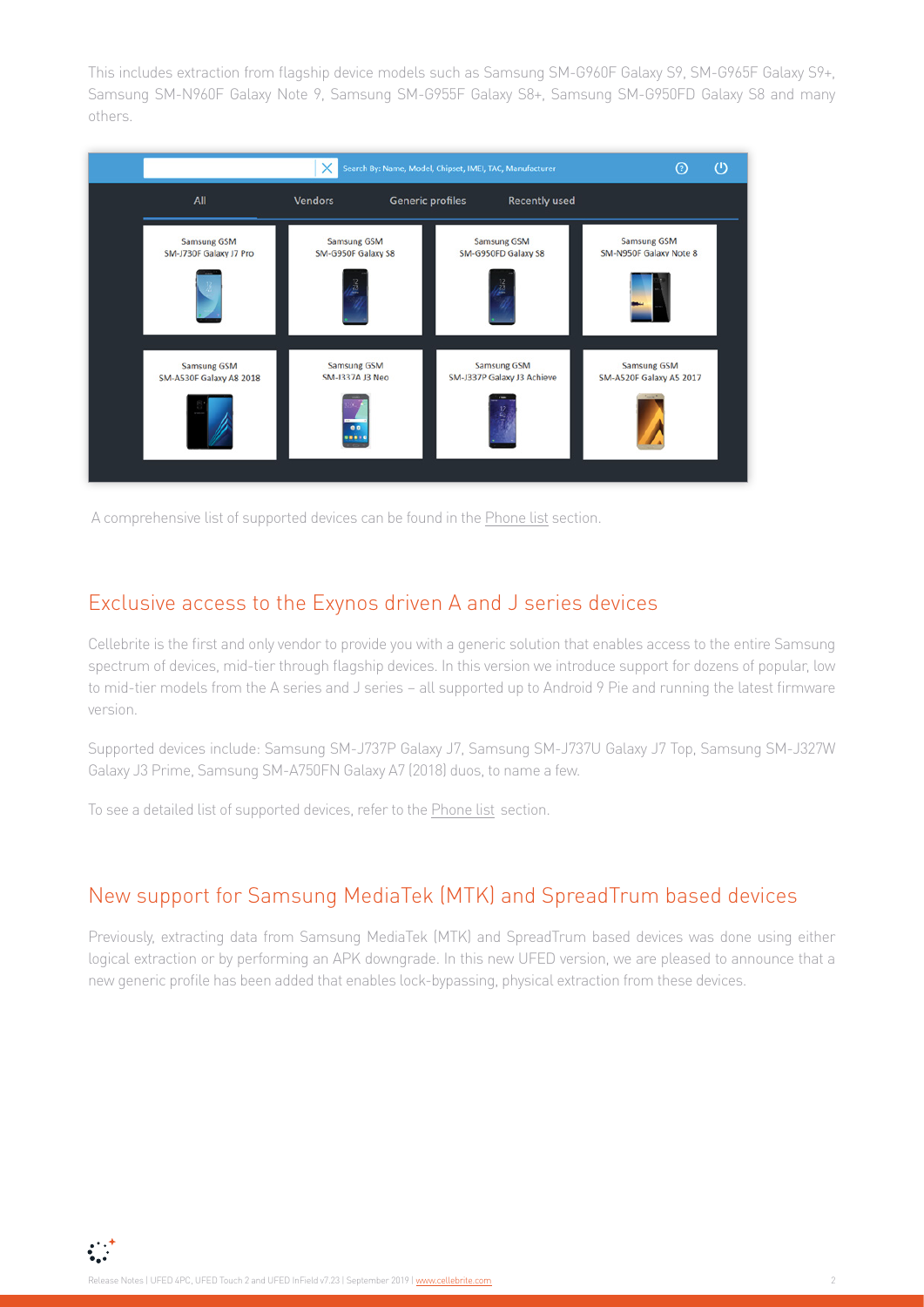Examples of newly supported devices with the MTK chipset include; SM-G532M J2 Prime, SM-C7100 Galaxy C8, SM-C710F/DS Galaxy J7 and SM-G615F Galaxy J7 Max.

Examples of newly supported devices with the SpreadTrum chipset include; SM-J320F Galaxy J3 (2016), SM-J320FN Galaxy J3 (2016), SM-J106H/DS Galaxy J1 Mini Prime and SM-J111F/DS Galaxy J1 Ace Neo.



To see a detailed list of supported devices, refer to the [Phone list](#page-4-0) section.

#### MTK Live - A generic physical extraction support for unlocked MTK devices

MediaTek is one of the top 5 leading players in the global system-on-chip (SoC) market, and an important chip maker in the Android smartphone ecosystem, focusing on the low-end/economy range of devices. These include devices such as Xiaomi's Redmi 6, Nokia's 5.1 plus, as well as many low budget devices.

MTK Live supports a physical extraction of unlocked MTK devices with ADB enabled, with a high success probability. The method's chipset compatibility and coverage was tested on a wide variety of models, and can be safely attempted on any MTK device. As of this release, MTK Live will support devices running Android OS versions up to 8.1 (included).



Stay tuned for additional updates and expanded device support in the upcoming UFED version.

 $\sum_{i=1}^{n}$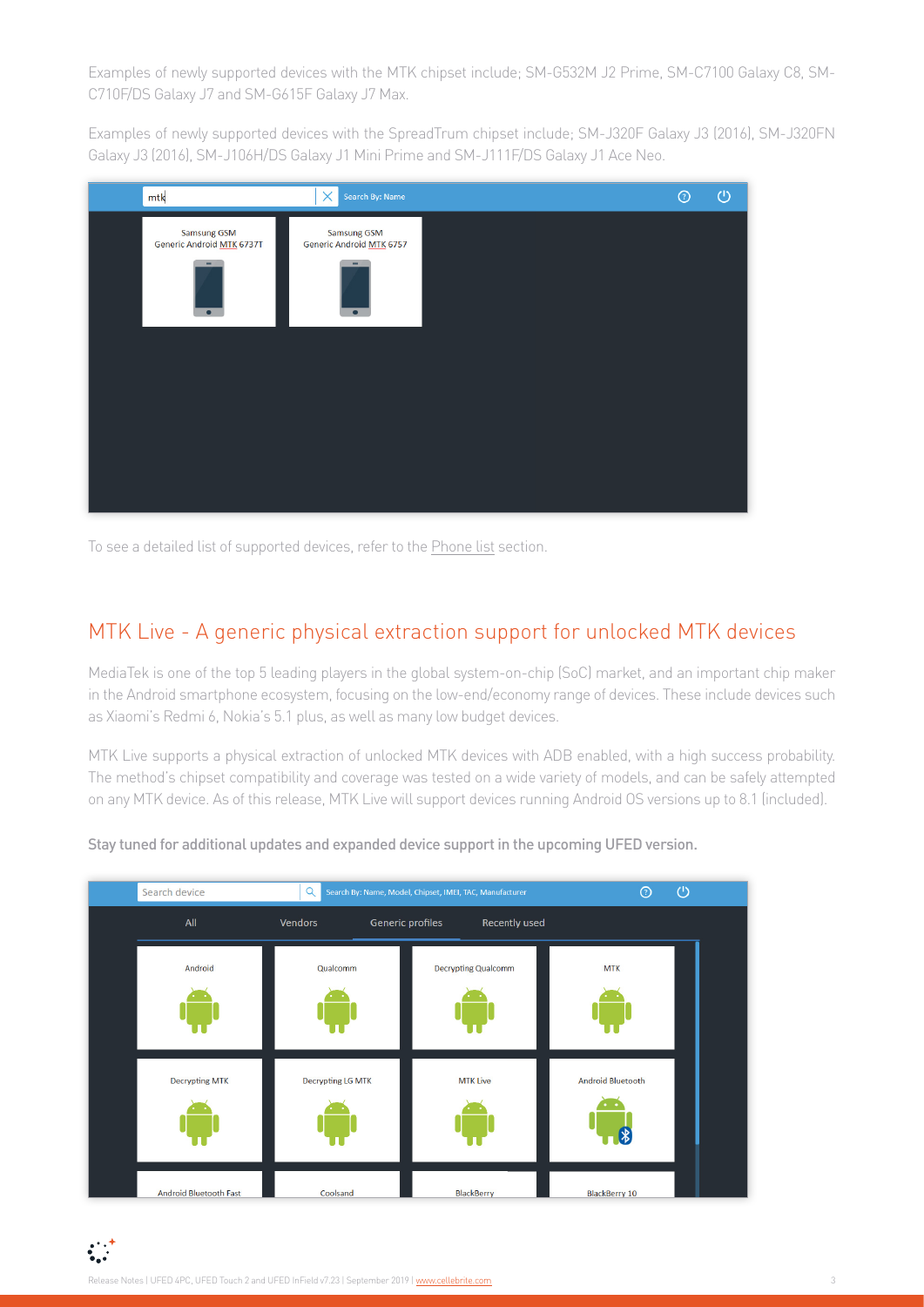# Motorola devices added to the UFED Extraction Flows wizard

As part of our ongoing efforts to enhance the usability of our UFED software, we have incorporated a step-by-step guide that highlights the optimal extraction path per device vendor and chipset to help you retrieve the maximum amount of data.

[Get the extraction flow guide here](https://www.cellebrite.com/en/insights/ufed-step-by-step-guide-to-android-extractions/)

### UFED Governance and Control

This version of UFED introduces new capabilities that enable tighter control of UFED permissions from the Central Management System (CMS) or using the standalone permissions utility.

Administrators can better manage user permissions, controlling the options available to the users while operating the UFED software.

Under the new user permissions settings, admins can enable and disable options on the UFED home screen and throughout the extraction workflow. This is valuable when trying to standardize work processes across the organization, while adapting the process to the user's level of expertise and the organization policies.

Administrators using the CMS, are better equipped to enforce policies across dispersed UFED units ensuring that;

- **•** Users of the Individual UFED units update the software within a given time window.
- **•** Users of individual UFED units are not "offline" for longer than the defined period otherwise the admin can choose to lock the end point.
- **•** Extractions and UFED inField reports are saved to a pre-configured and set location.

# New UI for the Quick Copy capability

To improve the usability of the UFED InField solution, we have introduced a new interface for the Quick Copy flow.

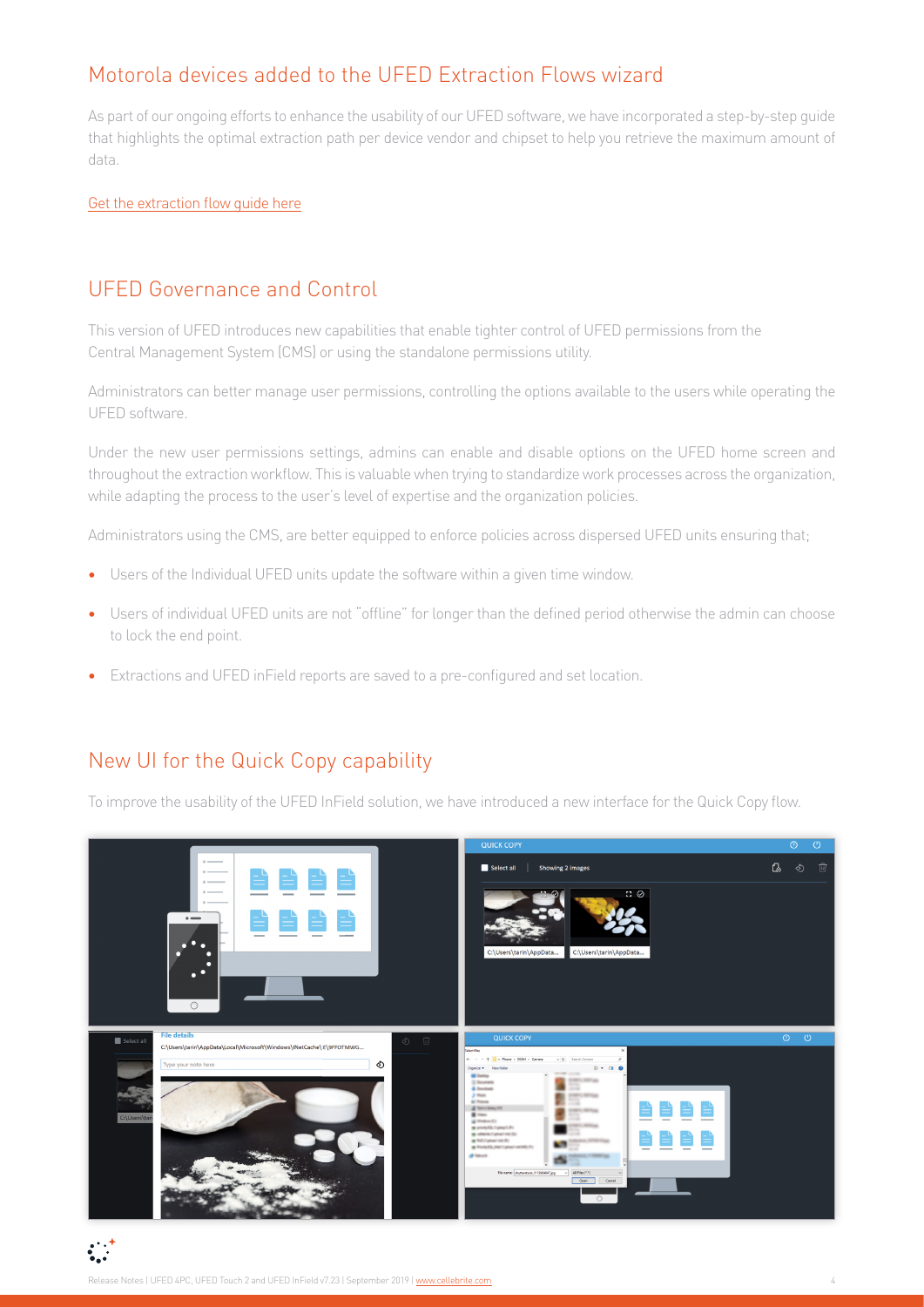# <span id="page-4-0"></span>More Product Enhancements

- 1. Following customer feedback, we have enhanced the APK downgrade with the ability to extract Media files and combine them to a single extraction.
- 2. With the new Advanced Logical SIM Extraction, you can now extract both SIM partitions simultaneously to reduce the total time of an extraction and gain maximum results.

#### Solved Issues

- 1. The UFED application sometimes crashes during an Android advanced logical flow
- 2. 'Missing EPR' message in Samsung Exynos decrypting bootloader
- **3.** Missing Call logs for Nokia 105 (RM-1134) when performing logical extraction
- 4. Failure while performing Physical extraction for the Kyocera S1310 device
- **5.** Failure when trying to extract Apps Data from Huawei Ascend devices

## Known Limitations

Support for iOS 13 is currently in the works. We hope to provide an update soon.

# Phone List

Samsung Exynos Decrypting bootloader for 10 newly supported devices

| Samsung GSM | SM-G950N Galaxy S8, SM-N950F Galaxy Note 8, SM-N960F Galaxy Note 9, SM-G950F Galaxy S8,<br>SM-G950FD Galaxy S8, SM-G955FD Galaxy S8+, SM-G955F Galaxy S8+, SM-G965F Galaxy S9+,<br>SM-G965N Galaxy S9+, SM-G960F Galaxy S9 |
|-------------|----------------------------------------------------------------------------------------------------------------------------------------------------------------------------------------------------------------------------|
|-------------|----------------------------------------------------------------------------------------------------------------------------------------------------------------------------------------------------------------------------|

Exclusive access to 34 Exynos driven A and J series devices

| Samsung GSM | SM-J327W Galaxy J3 Prime, SM-J337A J3 Neo, SM-J337P Galaxy J3 Achieve, SM-J337U Galaxy,<br>SM-J337V Galaxy J3 V, SM-J337VPP Galaxy J3, SM-J260A Galaxy J2 Core, SM-J330FN Galaxy J3,<br>SM-G390F Galaxy Xcover 4, SM-J400F DS Galaxy J4, SM-A810S Galaxy A8 2016, SM-J600G DS<br>Galaxy J6, SM-J600F Galaxy J6 (2018), SM-J600FN DS Galaxy J6, SM-J260T1 Galaxy J2, SM-<br>A600P Galaxy A6, SM-J737V Galaxy J7 Verizon, SM-A600A Galaxy A6, SM-A600FN Galaxy A6<br>[2018], SM-S367VL Galaxy J3 Orbit, SM-S767VL Galaxy J7 Crown Prepaid, SM-J730F Galaxy J7<br>Pro, SM-J730GM DS Galaxy J7 Pro, SM-J730FM Galaxy J7, SM-J737T Galaxy J7 Star, SM-J737T1<br>Galaxy J7 Star, SM-J737P Galaxy J7 Refine, SM-J737U Galaxy J7 Top, SM-J701M_DS Galaxy J7<br>Neo, SM-J701F DS Galaxy J7 Core, SM-A750FN Galaxy A7 (2018) duos, SM-A530F Galaxy A8<br>2018, SM-A530W Galaxy A8 2018, SM-J737VPP Galaxy J7 |
|-------------|----------------------------------------------------------------------------------------------------------------------------------------------------------------------------------------------------------------------------------------------------------------------------------------------------------------------------------------------------------------------------------------------------------------------------------------------------------------------------------------------------------------------------------------------------------------------------------------------------------------------------------------------------------------------------------------------------------------------------------------------------------------------------------------------------------------------------------------------------------------------------------------------------|
|-------------|----------------------------------------------------------------------------------------------------------------------------------------------------------------------------------------------------------------------------------------------------------------------------------------------------------------------------------------------------------------------------------------------------------------------------------------------------------------------------------------------------------------------------------------------------------------------------------------------------------------------------------------------------------------------------------------------------------------------------------------------------------------------------------------------------------------------------------------------------------------------------------------------------|

Physical bypass for 11 Samsung SpreadTrum devices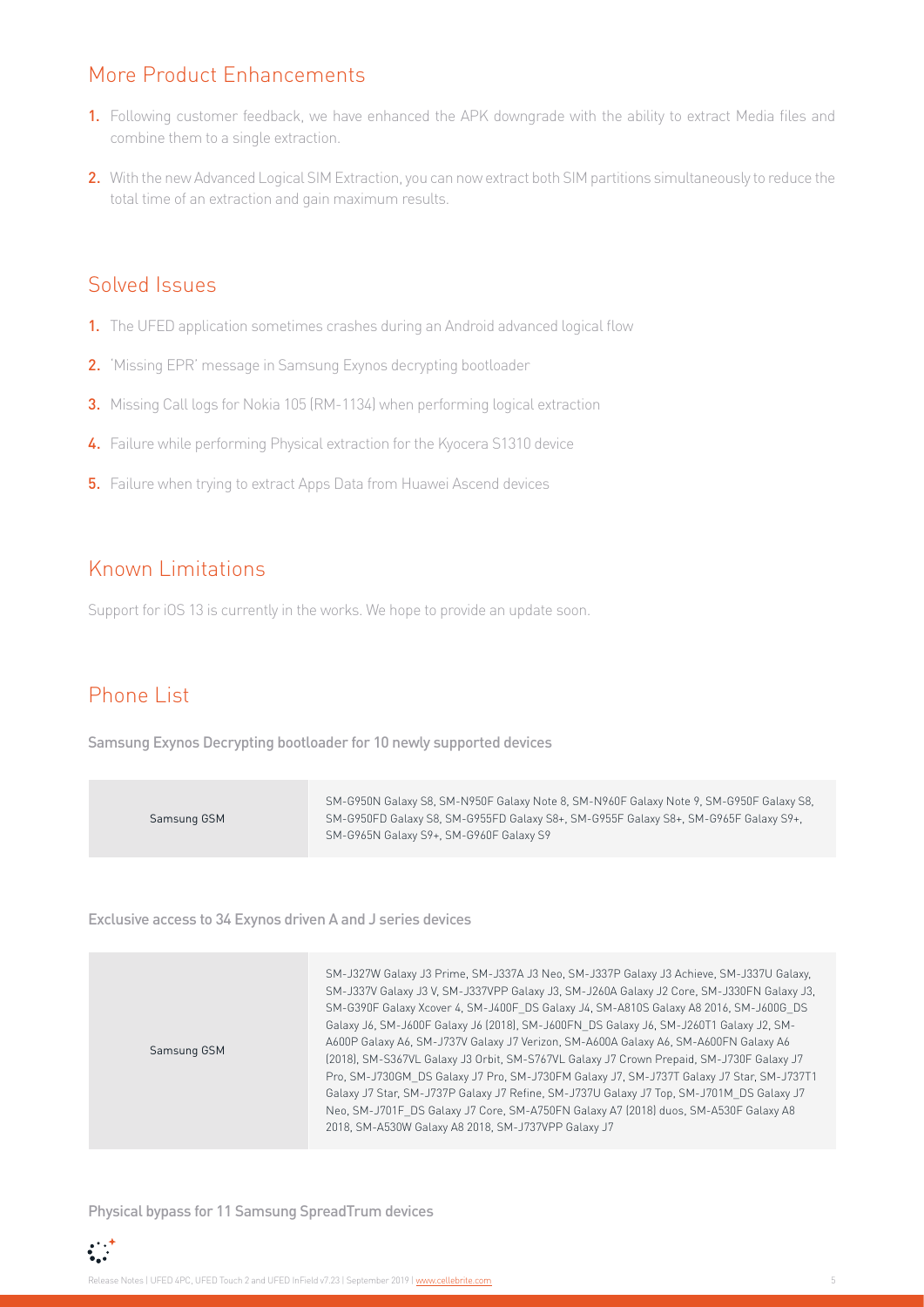SM-J320F Galaxy J3 2016, SM-J320FN Galaxy J3 2016, SM-J105B\DS Galaxy J1 mini 2016, SM-J106B, SM-J111F, SM-J106H\DS Galaxy J1 mini Prime, SM-J110H Galaxy J1, SM-J111M Galaxy J1 ace VE LTE, SM-J120H\DS Galaxy J1 2016, SM-T285M Galaxy Tab A 7.0 (2016), SM-J320H Galaxy J3 2016

#### Physical extraction for 8 MTK based devices

| Blackview              | <b>BV5800</b>                         |
|------------------------|---------------------------------------|
| Doro                   | DSB-0090 8040                         |
| Chinese Android phones | UMIDIGI A3 Pro DS                     |
| Nokia GSM              | TA-1049 3.1                           |
| Tecno                  | A9 Phantom 6 Plus                     |
| Wiko                   | W-V600 Harry2                         |
| Xiaomi                 | M1804C3CG Redmi 6A, M1804C3DE Redmi 6 |

#### Physical extraction while bypassing lock

| 92 newly supported devices |                                                                                                              |
|----------------------------|--------------------------------------------------------------------------------------------------------------|
| AU                         | IS12M (XT909)                                                                                                |
| Alcatel                    | 5044S U50, Vodafone 555 Blue, 5095I Pop 4S, 5080X One Touch Shine Lite, 5058Y A5 LED                         |
| Asus                       | ZC553KL Zenfone 3 Max                                                                                        |
| Blackview                  | BV6000                                                                                                       |
| Digicel                    | <b>DL800</b>                                                                                                 |
| Doogee                     | X55                                                                                                          |
| Gionee                     | S <sub>10</sub>                                                                                              |
| <b>HTC</b>                 | 6275, PB99400 Desire CDMA                                                                                    |
| Hisense                    | F23                                                                                                          |
| Huawei                     | Huawei                                                                                                       |
| Kyocera                    | 404KC Digno C                                                                                                |
| <b>LYF</b>                 | LS-5501 Earth 1, LYF LS-5507 Water 7S                                                                        |
| Lava                       | A44_DS                                                                                                       |
| Leagoo                     | S8 PRO                                                                                                       |
| LG GSM                     | M250N K10 2017, US601 X                                                                                      |
| Chinese phones             | X8                                                                                                           |
| Chinese Android phones     | -Nuu Mobile NUU_A3 A3, Bluboo S8a, VLE5 Hot Pepper Poblano, iVooMi Me 3, Fake Samsung<br>SM-G9006V Galaxy S5 |
| Micromax                   | Q462 Canvas 5 Lite                                                                                           |
| Myria                      | MY9004_DS Myria Grand, Brand MY9053_DS Myria Wide 2                                                          |
| Nokia GSM                  | 106(TA-1114), Nokia 210 (TA-1139), 130 (TA-1019), TA-1030 3310 (2017)                                        |

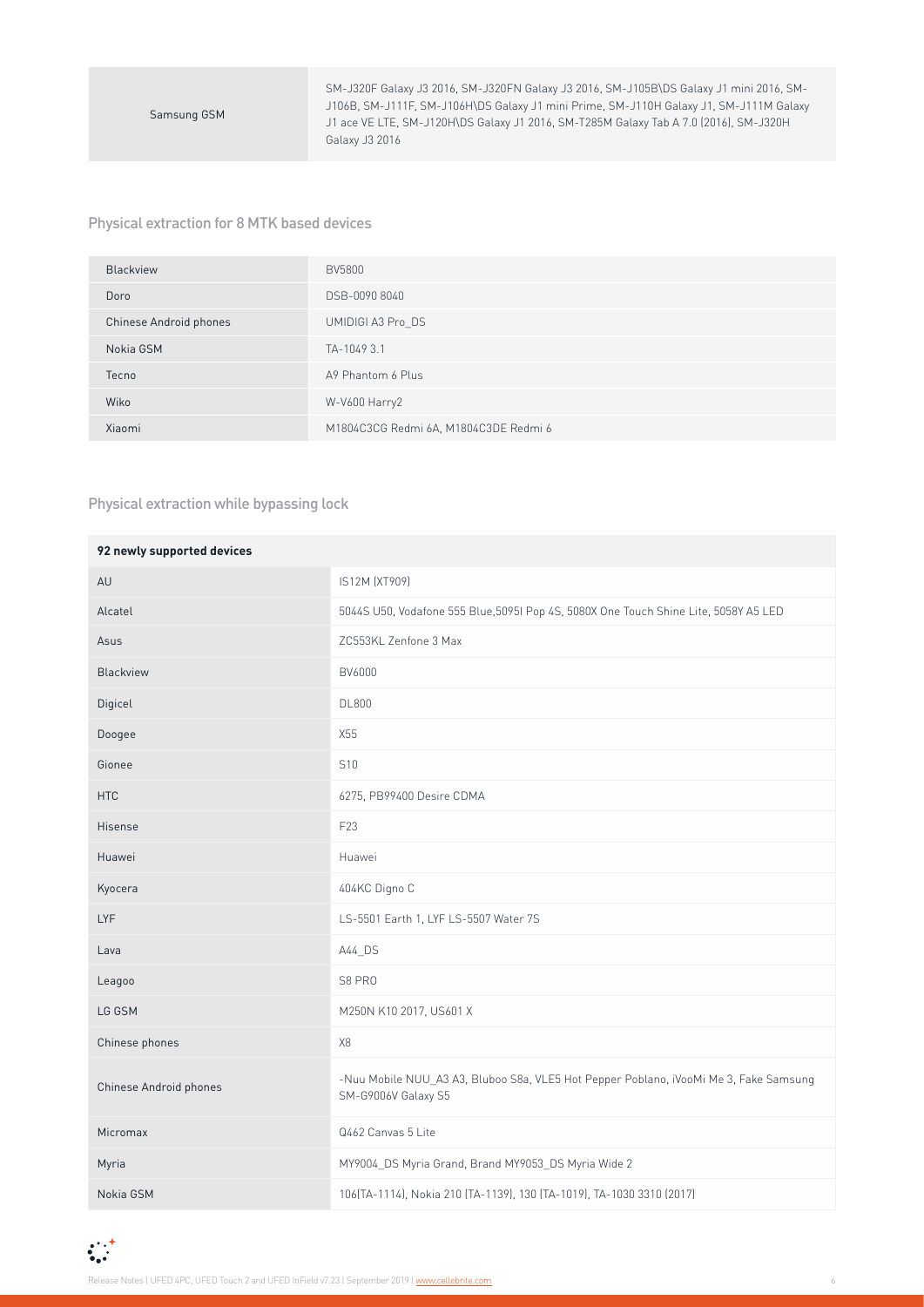| Samsung GSM    | SM-T285 Galaxy Tab A (2016), SM-J337R4 Galaxy J3 Aura, SM-J337U Galaxy, SM-J337V Galaxy<br>J3 V, SM-J337VPP Galaxy J3, SM-J260A Galaxy J2 Core, GT-E2121B, SM-J710MN DS Galaxy<br>J7 Metal 2016, SM-J320F Galaxy J3 2016, SM-J320FN Galaxy J3 2016, SC-05G (Galaxy S6), SM-<br>J105B\DS Galaxy J1 mini 2016, SM-DS Galaxy J1 Mini Prime, SM-J106B, SM-DS Galaxy J1 Ace<br>Neo, SM-J111F, SM-J106H\DS Galaxy J1 mini Prime, SM-J110H Galaxy J1, SM-J111M Galaxy<br>J1 ace VE LTE, SM-J120H\DS Galaxy J1 2016, SGH-T139, SM-T285M Galaxy Tab A 7.0 (2016),<br>SM-J337A J3 Neo, SM-J337P Galaxy J3 Achieve, SM-J320H Galaxy J3 2016, SM-J400F DS<br>Galaxy J4, SM-J600FN DS Galaxy J6, SM-J260T1 Galaxy J2, SM-A600P Galaxy A6, SM-J737V<br>Galaxy J7 Verizon, SM-A600A Galaxy A6, SM-S367VL Galaxy J3 Orbit, SM-S767VL Galaxy J7<br>Crown Prepaid, SM-G532M Galaxy J2 Prime, SM-G532G DS Galaxy J2 Prime, SM-C710F DS<br>Galaxy J7+, SM-J737T Galaxy J7 Star, SM-J737T1 Galaxy J7 Star, SM-J737P Galaxy J7 Refine,<br>SM-J737U Galaxy J7 Top, SM-J701M DS Galaxy J7 Neo, SM-A750FN Galaxy A7 (2018) duos,<br>SM-G950N Galaxy S8, SM-C7100 Galaxy C8, SM-N960F Galaxy Note 9, SM-G965F Galaxy S9+,<br>SM-G965N Galaxy S9+, SM-G960F Galaxy S9, SM-A530F Galaxy A8 2018, SM-A530W Galaxy A8<br>2018, SM-G615F Galaxy J7 Max |
|----------------|-------------------------------------------------------------------------------------------------------------------------------------------------------------------------------------------------------------------------------------------------------------------------------------------------------------------------------------------------------------------------------------------------------------------------------------------------------------------------------------------------------------------------------------------------------------------------------------------------------------------------------------------------------------------------------------------------------------------------------------------------------------------------------------------------------------------------------------------------------------------------------------------------------------------------------------------------------------------------------------------------------------------------------------------------------------------------------------------------------------------------------------------------------------------------------------------------------------------------------------------------------------------------------------------------------------------------|
| Sky            | ELITE 6.0L+ DS                                                                                                                                                                                                                                                                                                                                                                                                                                                                                                                                                                                                                                                                                                                                                                                                                                                                                                                                                                                                                                                                                                                                                                                                                                                                                                          |
| <b>Tablets</b> | Samsung GT-P3113TS Galaxy Tab 2 7.0                                                                                                                                                                                                                                                                                                                                                                                                                                                                                                                                                                                                                                                                                                                                                                                                                                                                                                                                                                                                                                                                                                                                                                                                                                                                                     |
| Tecno          | A9 Phantom 6 Plus                                                                                                                                                                                                                                                                                                                                                                                                                                                                                                                                                                                                                                                                                                                                                                                                                                                                                                                                                                                                                                                                                                                                                                                                                                                                                                       |
| Turkcell       | T60                                                                                                                                                                                                                                                                                                                                                                                                                                                                                                                                                                                                                                                                                                                                                                                                                                                                                                                                                                                                                                                                                                                                                                                                                                                                                                                     |
| <b>VIVO</b>    | 1611 DS V5 Plus                                                                                                                                                                                                                                                                                                                                                                                                                                                                                                                                                                                                                                                                                                                                                                                                                                                                                                                                                                                                                                                                                                                                                                                                                                                                                                         |

#### Physical extraction

| 121 newly supported devices |                                                                                                                                                              |
|-----------------------------|--------------------------------------------------------------------------------------------------------------------------------------------------------------|
| AU                          | FJL22 (ARROWS Z), L01 UBANO (KYY21), SHV31 (AQUOS SERIE mini), IS12M (XT909), IS11S<br>XPERIA acro                                                           |
| <b>AVEA</b>                 | InTouch4                                                                                                                                                     |
| Alba                        | ACF18_DS                                                                                                                                                     |
| Alcatel                     | 5044S U50, A501DL TCL A1, 5008D EEA 1X, 5059A 1X, 5059Z 1X, Vodafone 555 Blue                                                                                |
| Asus                        | ZC553KL Zenfone 3 Max, Z008D Zenfone 2                                                                                                                       |
| <b>BLU</b>                  | Z4 DS Bold                                                                                                                                                   |
| <b>BlackBerry GSM</b>       | 9300 Curve, 9700 Bold                                                                                                                                        |
| Celkon                      | C2233                                                                                                                                                        |
| Digicel                     | <b>DL800</b>                                                                                                                                                 |
| Doogee                      | X55                                                                                                                                                          |
| Doro                        | DFB-0210 1370                                                                                                                                                |
| Emobile                     | GS03                                                                                                                                                         |
| <b>HTC</b>                  | 2Q7A100 U19e, Desire 19+                                                                                                                                     |
| Huawei                      | STK-L21 Y9, MAR-AL00 nova 4e, HRY-AL00Ta Honor 20i, MRD-AL00_DS Enjoy 9e, POT-AL00a<br>Enjoy 9s, YAL-AL10 Honor 20 PRO, SCL-L01 Y6, ARE-AL00_DS Honor 8x Max |
| Intex                       | TURBO 2400_DS, 3000_DS Ultra                                                                                                                                 |
| Karbonn                     | K33, Frames S9_DS                                                                                                                                            |
| Kyocera                     | 201K Honey Bee                                                                                                                                               |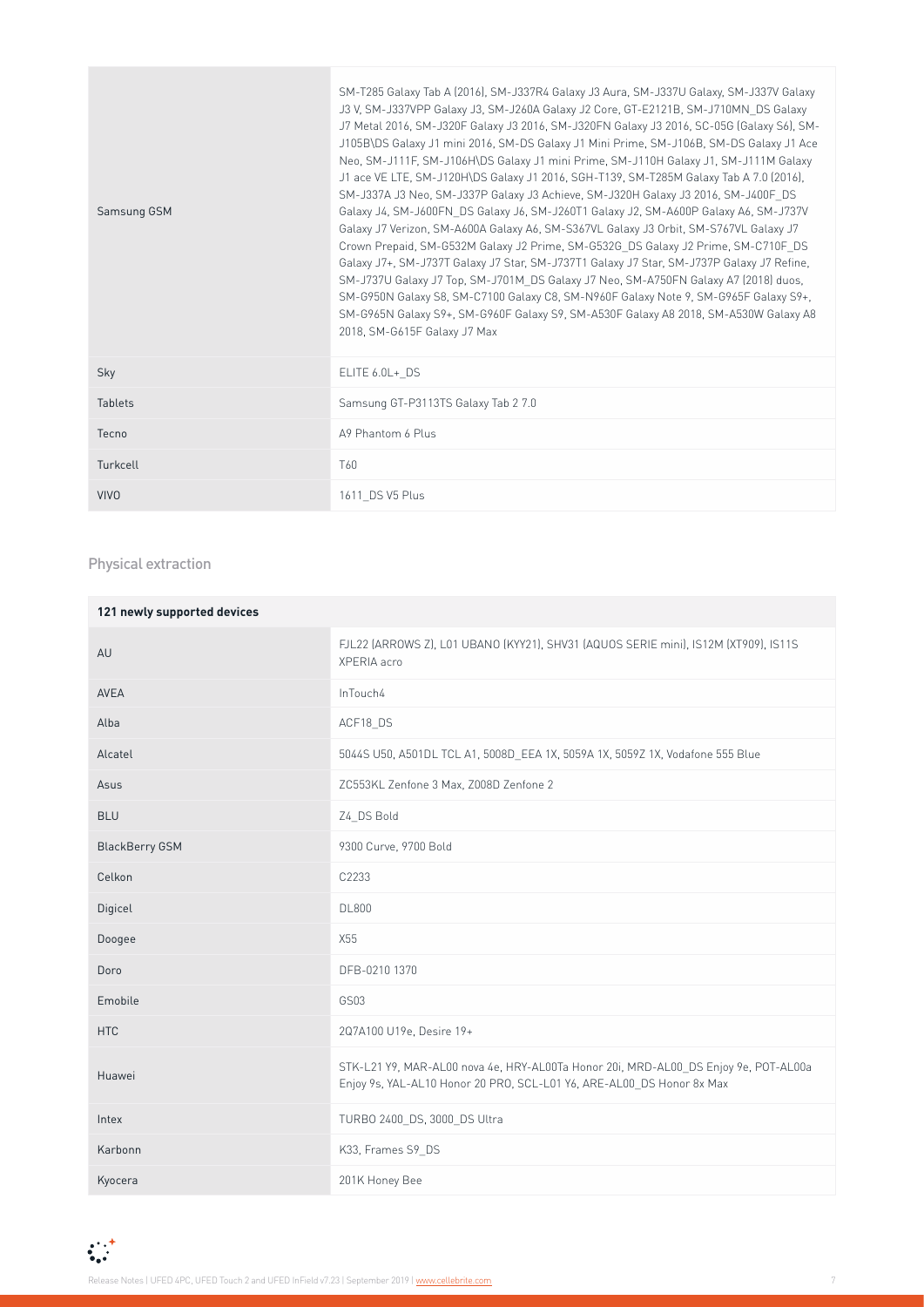| <b>LYF</b>             | LS-5201 Water F1S, LS-5501 Earth 1                                                                                                                                                                                                                                                                 |
|------------------------|----------------------------------------------------------------------------------------------------------------------------------------------------------------------------------------------------------------------------------------------------------------------------------------------------|
| Lava                   | A44 DS                                                                                                                                                                                                                                                                                             |
| Lenovo                 | L38111 DS Z6 Youth, P1a42 Vibe P1                                                                                                                                                                                                                                                                  |
| LG GSM                 | LM-Q710MS DS Stylo 4, LM-X210WM K9, LM-G810EA G8S ThinQ, LM-Q720PS Stylo 5                                                                                                                                                                                                                         |
| Chinese phones         | NOMI i246, X-TIGI G20 DS, Chinese Brand KU9 Konka, ROCKR Max Kosher, B201i Lemon,<br>Sonica M1, Sonica M1 Plus, X8, SIGMA X-style 28 Flip                                                                                                                                                          |
| Chinese Android phones | Nuu Mobile NUU_A3 A3, VLE5 Hot Pepper Poblano, Itel A12, Xiaolajiao 20190325D_DS 8X, Meitu<br>MP1801 V7, iVooMi Me 5, iVooMi Me 3, Fake Samsung SM-G9006V Galaxy S5                                                                                                                                |
| Meizu                  | M926Q 16Xs                                                                                                                                                                                                                                                                                         |
| Micromax               | Q462 Canvas 5 Lite, Q4101 Vdeo 2                                                                                                                                                                                                                                                                   |
| MobiWire               | Sakari, Pictor                                                                                                                                                                                                                                                                                     |
| Motorola GSM           | XT1925-5 DS Motorola Moto G6, Fake I867 Ferrari, XT1970-1 One Vision, XT1980-4 Moto Z4,<br>XT1662 Moto M, XT1925-12 Moto G6, XT1925-13_DS Moto G6                                                                                                                                                  |
| Myria                  | MY9004_DS Myria Grand, MY9076_DS L500, MY9078_DS Myria L600, Brand MY9053_DS Myria<br>Wide 2                                                                                                                                                                                                       |
| NTT Docomo             | L-03K(LG style), SH-04E, T-02D, SH-05F, L-05E(Optimus it), N-04E, SH-02G, SC-05D GALAXY<br>NOTE, SO-01C Xperia arc, SO-04F(Xperia A2), SO-05D, SH-06E(AQUOS PHONE ZETA), SO-02G<br>Xperia Z3 Compact                                                                                               |
| Nokia GSM              | 106(TA-1114), TA-1100 7.1, Nokia 210 (TA-1139), 130 (TA-1019)                                                                                                                                                                                                                                      |
| Oppo                   | PCGM00_DS K3, PBBM30 A5                                                                                                                                                                                                                                                                            |
| Panasonic              | Eluga A3 Pro                                                                                                                                                                                                                                                                                       |
| Polaroid               | A2_DS, A500_DS                                                                                                                                                                                                                                                                                     |
| Realme                 | RMX1851_DS X Lite, RMX1901 Realme X                                                                                                                                                                                                                                                                |
| Samsung GSM            | SM-A805F A80, SM-T927A Galaxy View 2 Tablet, SM-T285 Galaxy Tab A (2016), SM-N975F Galaxy<br>Note 10+, SM-N970F Galaxy Note 10, SM-J337R4 Galaxy J3 Aura, SM-J337U Galaxy, SM-J337V<br>Galaxy J3 V, SM-J337VPP Galaxy J3, SM-J260A Galaxy J2 Core, GT-E2121B, SM-J710MN_DS<br>Galaxy J7 Metal 2016 |
| Sky                    | ELITE 6.0L+_DS, Platinum 6.0+_DS                                                                                                                                                                                                                                                                   |
| SoftBank               | 301F(Arrows A), 304SH, 302SH(AQOUS PHONE Xx), 205SH                                                                                                                                                                                                                                                |
| Sony (SonyEricsson)    | G3311 Xperia L1, J9110 Xperia 1                                                                                                                                                                                                                                                                    |
| <b>Tablets</b>         | SM-T285M Galaxy Tab A 7.0 (2016)                                                                                                                                                                                                                                                                   |
| Toshiba                | IS04 Regza                                                                                                                                                                                                                                                                                         |
| Turkcell               | T60                                                                                                                                                                                                                                                                                                |
| <b>VIVO</b>            | V1813A_DS Z3i, V1911A_DS Z5x, V1814A_DS X21s, V1831A_DS S1, V1832A_DS S1 Pro, V1901A_<br>DS Y3, 1724 Y71, V1838A_DS X27, V1836A X27 Pro, V1813BT_DS Z3, 1611_DS V5 Plus                                                                                                                            |
| Wiko                   | Lubi5 DS, C210AE                                                                                                                                                                                                                                                                                   |
| Xiaomi                 | M1903F10G_DS Mi 9T, SKW-A0 Black Shark 2                                                                                                                                                                                                                                                           |
| ZTE GSM                | Nubia NX619J_DS Red Magic Mars, Nubia NX629J_DS Red Magic 3, Blade V1000 V1                                                                                                                                                                                                                        |

File system extraction while bypassing lock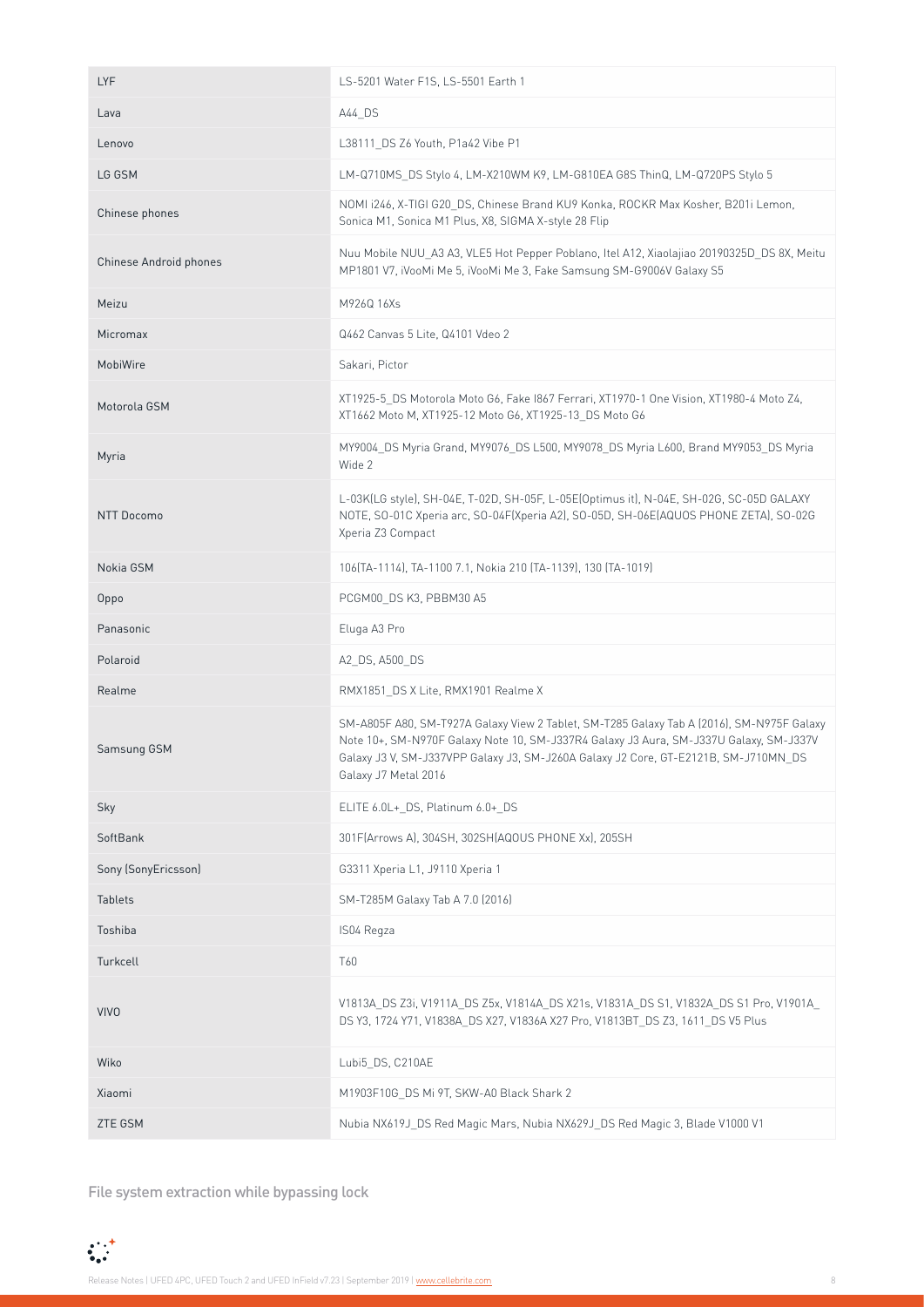| 58 newly supported devices |                                                                                                                                                                                                                                                                                                                                                                                                                                                                                                                                                                                                                                                                                                                                                                                                                                                                                                     |
|----------------------------|-----------------------------------------------------------------------------------------------------------------------------------------------------------------------------------------------------------------------------------------------------------------------------------------------------------------------------------------------------------------------------------------------------------------------------------------------------------------------------------------------------------------------------------------------------------------------------------------------------------------------------------------------------------------------------------------------------------------------------------------------------------------------------------------------------------------------------------------------------------------------------------------------------|
| AU                         | IS12M (XT909)                                                                                                                                                                                                                                                                                                                                                                                                                                                                                                                                                                                                                                                                                                                                                                                                                                                                                       |
| Alcatel                    | 5095I Pop 4S, 5080X One Touch Shine Lite, 5058Y A5 LED                                                                                                                                                                                                                                                                                                                                                                                                                                                                                                                                                                                                                                                                                                                                                                                                                                              |
| <b>Blackview</b>           | BV6000                                                                                                                                                                                                                                                                                                                                                                                                                                                                                                                                                                                                                                                                                                                                                                                                                                                                                              |
| Lava                       | A44 DS                                                                                                                                                                                                                                                                                                                                                                                                                                                                                                                                                                                                                                                                                                                                                                                                                                                                                              |
| Chinese Android phones     | Nuu Mobile NUU A3 A3, iVooMi Me 3, Maze Alpha, Bluboo S8a                                                                                                                                                                                                                                                                                                                                                                                                                                                                                                                                                                                                                                                                                                                                                                                                                                           |
| Gionee                     | S <sub>10</sub>                                                                                                                                                                                                                                                                                                                                                                                                                                                                                                                                                                                                                                                                                                                                                                                                                                                                                     |
| Hisense                    | F23                                                                                                                                                                                                                                                                                                                                                                                                                                                                                                                                                                                                                                                                                                                                                                                                                                                                                                 |
| <b>HTC</b>                 | 6275, PB99400 Desire CDMA                                                                                                                                                                                                                                                                                                                                                                                                                                                                                                                                                                                                                                                                                                                                                                                                                                                                           |
| Huawei                     | NMO-GT3, NMO-L31 GR5 Mini                                                                                                                                                                                                                                                                                                                                                                                                                                                                                                                                                                                                                                                                                                                                                                                                                                                                           |
| Leagoo                     | S8 PRO                                                                                                                                                                                                                                                                                                                                                                                                                                                                                                                                                                                                                                                                                                                                                                                                                                                                                              |
| LG GSM                     | M250N K10 2017, US601 X                                                                                                                                                                                                                                                                                                                                                                                                                                                                                                                                                                                                                                                                                                                                                                                                                                                                             |
| LYF                        | LYF LS-5507 Water 7S                                                                                                                                                                                                                                                                                                                                                                                                                                                                                                                                                                                                                                                                                                                                                                                                                                                                                |
| Micromax                   | Q462 Canvas 5 Lite                                                                                                                                                                                                                                                                                                                                                                                                                                                                                                                                                                                                                                                                                                                                                                                                                                                                                  |
| Samsung GSM                | SM-T285 Galaxy Tab A (2016), SM-J337R4 Galaxy J3 Aura, SM-J337U Galaxy, SM-J337V<br>Galaxy J3 V, SM-J337VPP Galaxy J3, SM-J260A Galaxy J2 Core, SM-J710MN_DS Galaxy J7<br>Metal 2016, SM-DS Galaxy J1 Mini Prime, SM-J106B, SM-DS Galaxy J1 Ace Neo, SM-J111F,<br>SM-J110H Galaxy J1, SM-J337A J3 Neo, SM-J337P Galaxy J3 Achieve, SM-J400F DS Galaxy<br>J4, SM-J600FN_DS Galaxy J6, SM-J260T1 Galaxy J2, SM-A600P Galaxy A6, SM-J737V Galaxy<br>J7 Verizon, SM-S367VL Galaxy J3 Orbit, SM-S767VL Galaxy J7 Crown Prepaid, SM-G532G DS<br>Galaxy J2 Prime, SM-J737T Galaxy J7 Star, SM-J737T1 Galaxy J7 Star, SM-J737P Galaxy J7<br>Refine, SM-J737U Galaxy J7 Top, SM-J701M_DS Galaxy J7 Neo, SM-A750FN Galaxy A7 (2018)<br>duos, SM-G950N Galaxy S8, SM-N960F Galaxy Note 9, SM-G965F Galaxy S9+, SM-G960F Galaxy<br>S9, SM-A530F Galaxy A8 2018, SM-A530W Galaxy A8 2018, SM-G615F Galaxy J7 Max |
| Sky                        | ELITE 6.0L+_DS, Platinum 6.0+_DS                                                                                                                                                                                                                                                                                                                                                                                                                                                                                                                                                                                                                                                                                                                                                                                                                                                                    |
| <b>Tablets</b>             | SM-T285M Galaxy Tab A 7.0 (2016)                                                                                                                                                                                                                                                                                                                                                                                                                                                                                                                                                                                                                                                                                                                                                                                                                                                                    |
| Tecno                      | A9 Phantom 6 Plus                                                                                                                                                                                                                                                                                                                                                                                                                                                                                                                                                                                                                                                                                                                                                                                                                                                                                   |
| <b>LYF</b>                 | LS-5201 Water F1S, LS-5501 Earth 1                                                                                                                                                                                                                                                                                                                                                                                                                                                                                                                                                                                                                                                                                                                                                                                                                                                                  |

File system extraction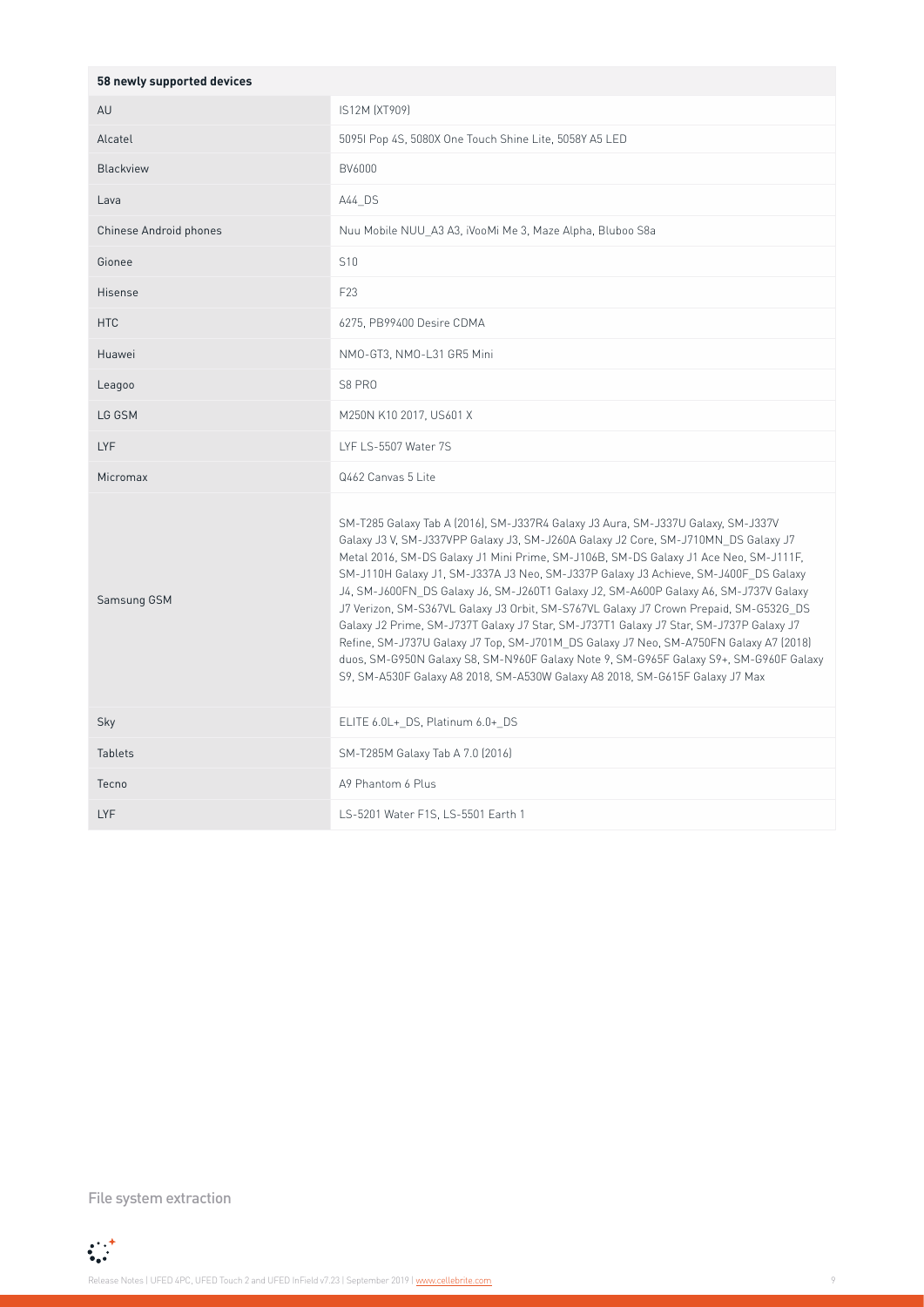| 136 newly supported devices |                                                                                                                                                                     |
|-----------------------------|---------------------------------------------------------------------------------------------------------------------------------------------------------------------|
| AU                          | FJL22 (ARROWS Z), L01 UBANO (KYY21), SHV31 (AQUOS SERIE mini), IS12M (XT909), IS11S<br>XPERIA acro                                                                  |
| AVEA                        | InTouch4                                                                                                                                                            |
| Alba                        | ACF18_DS                                                                                                                                                            |
| Alcatel                     | 5044S U50, 5098O Pixi Theatre, A501DL TCL A1, 5008D_EEA 1X, 5059A 1X, 5059Z 1X                                                                                      |
| Apple                       | iPad MR6N2CL A, iPhone Xs Max (A2101), iPhone Xs Max (A2104)                                                                                                        |
| Asus                        | ZC553KL Zenfone 3 Max, Z008D Zenfone 2                                                                                                                              |
| <b>BLU</b>                  | Z4 DS Bold                                                                                                                                                          |
| <b>BlackBerry GSM</b>       | 9300 Curve, 9700 Bold                                                                                                                                               |
| Celkon                      | C2233                                                                                                                                                               |
| Digicel                     | <b>DL800</b>                                                                                                                                                        |
| Doogee                      | X55                                                                                                                                                                 |
| Doro                        | DFB-0210 1370                                                                                                                                                       |
| Emobile                     | GS03                                                                                                                                                                |
| Gionee                      | S <sub>10</sub>                                                                                                                                                     |
| <b>HTC</b>                  | 2Q7A100 U19e, Desire 19+                                                                                                                                            |
| Huawei                      | STK-L21 Y9, MAR-AL00 nova 4e, HRY-AL00Ta Honor 20i, MRD-AL00 DS Enjoy 9e, POT-AL00a<br>Enjoy 9s, YAL-AL10 Honor 20 PRO, SCL-L01 Y6, ARE-AL00_DS Honor 8x Max        |
| Intex                       | TURBO 2400_DS, 3000_DS Ultra                                                                                                                                        |
| Karbonn                     | K33, Frames S9 DS                                                                                                                                                   |
| Kyocera                     | 201K Honey Bee                                                                                                                                                      |
| LYF                         | LS-5201 Water F1S, LS-5501 Earth 1                                                                                                                                  |
| Lava                        | A44 DS                                                                                                                                                              |
| Lenovo                      | L38111 DS Z6 Youth, P1a42 Vibe P1                                                                                                                                   |
| LG GSM                      | LM-Q710MS_DS Stylo 4, LM-X210WM K9, LM-G810EA G8S ThinQ, LM-Q720PS Stylo 5                                                                                          |
| Chinese phones              | NOMI i246, X-TIGI G20_DS, Chinese Brand KU9 Konka, ROCKR Max Kosher, B201i Lemon,<br>Sonica M1, Sonica M1 Plus, X8, SIGMA X-style 28 Flip, Slider W50B              |
| Chinese phones              | X-TIGI G20_DS                                                                                                                                                       |
| Chinese Android phones      | Nuu Mobile NUU_A3 A3, VLE5 Hot Pepper Poblano, Itel A12, Xiaolajiao 20190325D_DS 8X, Meitu<br>MP1801 V7, iVooMi Me 5, iVooMi Me 3, Fake Samsung SM-G9006V Galaxy S5 |
| Meizu                       | M926Q 16Xs                                                                                                                                                          |
| Micromax                    | Q462 Canvas 5 Lite, Q4101 Vdeo 2                                                                                                                                    |
| MobiWire                    | Sakari, Pictor                                                                                                                                                      |
| Motorola GSM                | XT1925-5_DS Motorola Moto G6, Fake I867 Ferrari, XT1970-1 One Vision, XT1980-4 Moto Z4,<br>XT1662 Moto M, XT1925-12 Moto G6, XT1925-13_DS Moto G6                   |
| Myria                       | MY9004_DS Myria Grand, MY9076_DS L500, MY9078_DS Myria L600, Brand MY9053_DS Myria<br>Wide 2                                                                        |

 $\sum_{i=1}^{n-1}$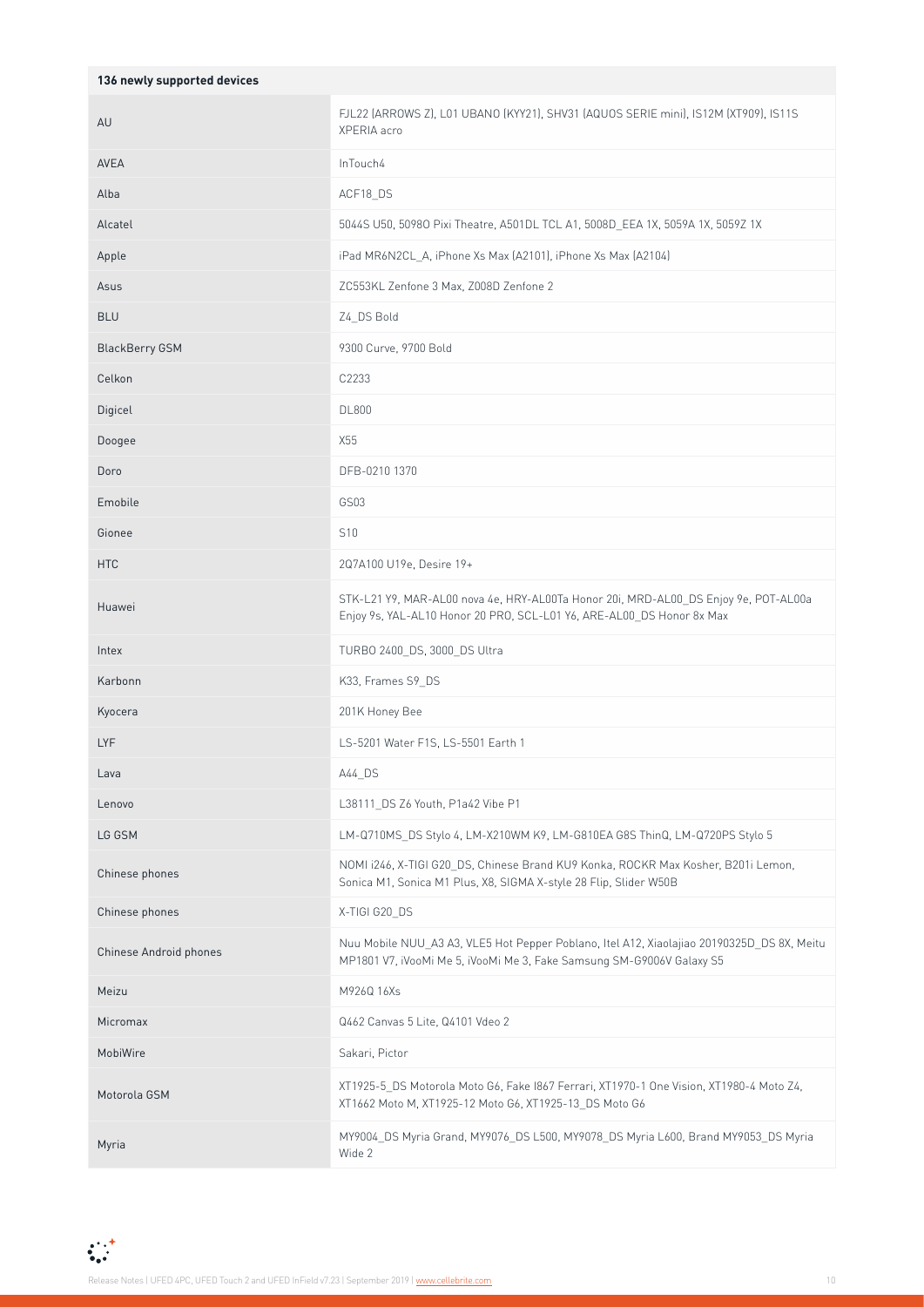| NTT Docomo          | L-03K(LG style), SH-04E, T-02D, SH-05F, L-05E(Optimus it), N-04E, SH-02G, SC-05D GALAXY<br>NOTE, SO-01C Xperia arc, SO-04F(Xperia A2), SO-05D, SH-06E(AQUOS PHONE ZETA), SO-02G<br>Xperia Z3 Compact                                                                                    |
|---------------------|-----------------------------------------------------------------------------------------------------------------------------------------------------------------------------------------------------------------------------------------------------------------------------------------|
| Nokia GSM           | TA-1100 7.1, Nokia 210 (TA-1139), 130 (TA-1019), Fake Nokia E79+                                                                                                                                                                                                                        |
| Oppo                | PCGM00 DS K3, PBBM30 A5                                                                                                                                                                                                                                                                 |
| Panasonic           | Eluga A3 Pro                                                                                                                                                                                                                                                                            |
| Polaroid            | A2 DS, A500 DS                                                                                                                                                                                                                                                                          |
| Realme              | RMX1851_DS X Lite, RMX1901 Realme X                                                                                                                                                                                                                                                     |
| Samsung GSM         | SM-A805F A80, SM-T927A Galaxy View 2 Tablet, SM-T285 Galaxy Tab A (2016), SM-N975F Galaxy<br>Note 10+, SM-N970F Galaxy Note 10, SM-J337R4 Galaxy J3 Aura, SM-J337U Galaxy, SM-J337V<br>Galaxy J3 V, SM-J337VPP Galaxy J3, SM-J260A Galaxy J2 Core, SM-J710MN DS Galaxy J7 Metal<br>2016 |
| Sky                 | ELITE 6.0L+ DS, Platinum 6.0+ DS                                                                                                                                                                                                                                                        |
| SoftBank            | 301F(Arrows A), 304SH, 302SH(AQOUS PHONE Xx), 205SH                                                                                                                                                                                                                                     |
| Sony (SonyEricsson) | G3311 Xperia L1, J9110 Xperia 1                                                                                                                                                                                                                                                         |
| <b>Tablets</b>      | SM-T285M Galaxy Tab A 7.0 (2016)                                                                                                                                                                                                                                                        |
| Toshiba             | IS04 Regza                                                                                                                                                                                                                                                                              |
| Turkcell            | T60                                                                                                                                                                                                                                                                                     |
| UniMile             | PR-600                                                                                                                                                                                                                                                                                  |
| <b>VIVO</b>         | V1813A DS Z3i, V1911A DS Z5x, V1814A DS X21s, V1831A DS S1, V1832A DS S1 Pro, V1901A<br>DS Y3, 1724 Y71, V1838A_DS X27, V1836A X27 Pro, V1813BT_DS Z3, 1611_DS V5 Plus                                                                                                                  |
| Xiaomi              | M1903F10G DS Mi 9T, SKW-A0 Black Shark 2, M1804C3CG Redmi 6A                                                                                                                                                                                                                            |
| <b>ZTE GSM</b>      | Nubia NX619J DS Red Magic Mars, Nubia NX629J DS Red Magic 3, Blade V1000 V1                                                                                                                                                                                                             |

#### Logical extraction

| 118 newly supported devices |                                                                               |
|-----------------------------|-------------------------------------------------------------------------------|
| AU                          | IS11SH, IS12M (XT909), SHV31 (AQUOS SERIE mini)                               |
| <b>AVEA</b>                 | InTouch4                                                                      |
| Alcatel                     | Vodafone 555 Blue, 5008D EEA 1X, 5059A 1X, 5059Z 1X, A501DL TCL A1, 5044S U50 |
| Apple                       | iPad MR6N2CL A, iPhone Xs Max (A2101), iPhone Xs Max (A2104)                  |
| Asus                        | ZC553KL Zenfone 3 Max, Z008D Zenfone 2                                        |
| <b>BLU</b>                  | Z4 DS Bold                                                                    |
| <b>BlackBerry GSM</b>       | 9300 Curve, 9700 Bold                                                         |
| Celkon                      | C2233                                                                         |
| Digicel                     | <b>DL800</b>                                                                  |
| Doogee                      | X55                                                                           |
| Doro                        | DFC-0190 7060, DFB-0210 1370                                                  |
| Emobile                     | GS03                                                                          |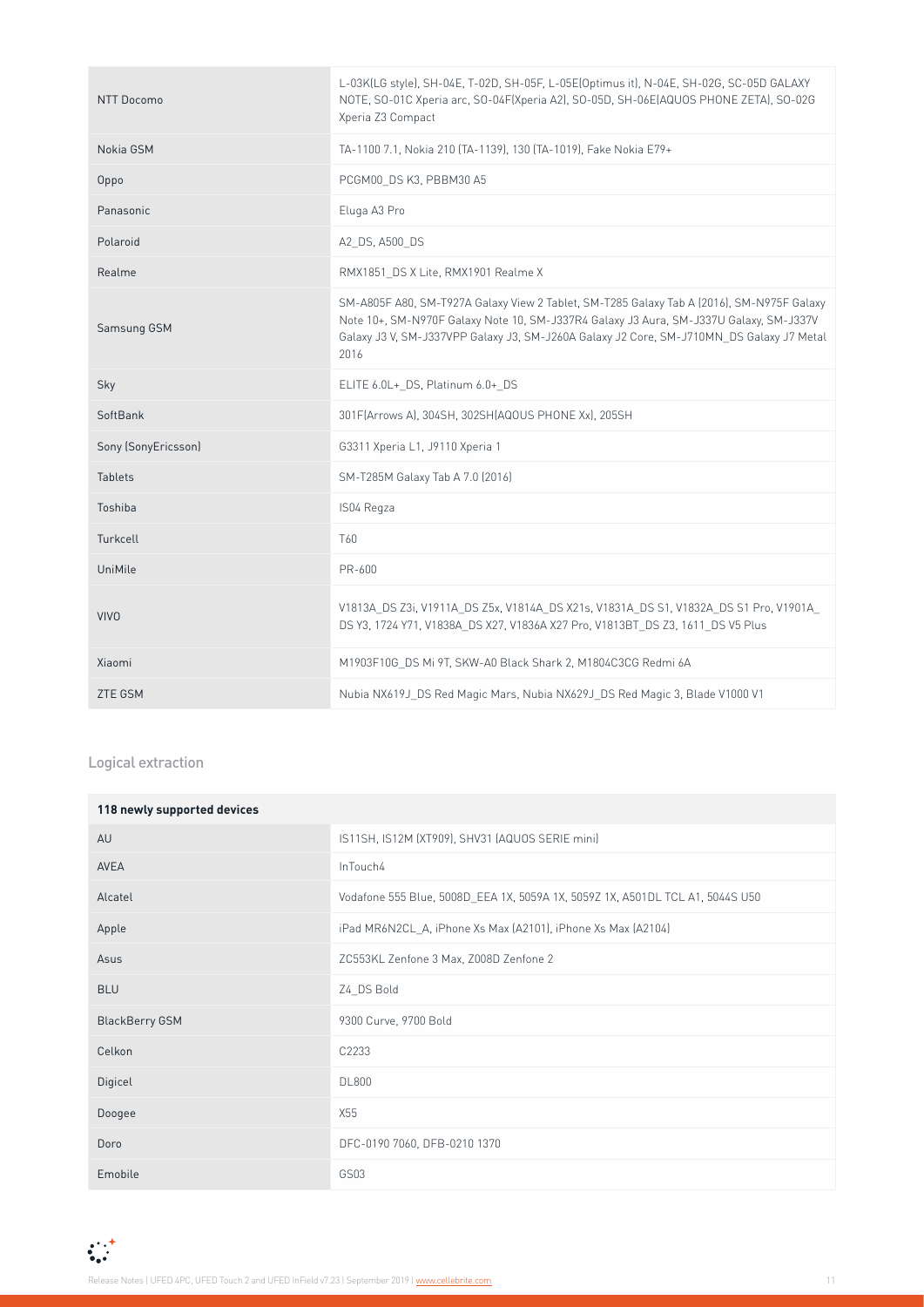| <b>HTC</b>             | 2Q7A100 U19e, Desire 19+                                                                                                                                                                                                                                              |  |
|------------------------|-----------------------------------------------------------------------------------------------------------------------------------------------------------------------------------------------------------------------------------------------------------------------|--|
| Huawei                 | STK-L21 Y9, MAR-AL00 nova 4e, HRY-AL00Ta Honor 20i, MRD-AL00_DS Enjoy 9e, ARE-AL00_<br>DS Honor 8x Max, POT-AL00a Enjoy 9s, YAL-AL10 Honor 20 PRO, SCL-L01 Y6                                                                                                         |  |
| Intex                  | TURBO 2400_DS, 3000_DS Ultra                                                                                                                                                                                                                                          |  |
| Karbonn                | K33, Frames S9 DS                                                                                                                                                                                                                                                     |  |
| Kyocera                | 201K Honey Bee                                                                                                                                                                                                                                                        |  |
| <b>LYF</b>             | LS-5201 Water F1S, LS-5501 Earth 1                                                                                                                                                                                                                                    |  |
| Lava                   | A44 DS                                                                                                                                                                                                                                                                |  |
| Lenovo                 | L38111_DS Z6 Youth, P1a42 Vibe P1                                                                                                                                                                                                                                     |  |
| LG GSM                 | LM-Q720PS Stylo 5, LM-X210WM K9, LM-G810EA G8S ThinQ, LM-Q710MS_DS Stylo 4                                                                                                                                                                                            |  |
| Chinese phones         | Sonica M1, Sonica M1 Plus, Rockr S242_DS Voda, Chinese Brand KU9 Konka, Slider W50B, X8,<br>ROCKR Max Kosher, NOMI i246, X-TIGI G20_DS, SIGMA X-style 28 Flip, B201i Lemon                                                                                            |  |
| Chinese Android phones | VLE5 Hot Pepper Poblano, Nuu Mobile NUU A3 A3, iVooMi Me 5, iVooMi Me 3, Itel A12,<br>Xiaolajiao 20190325D_DS 8X, Meitu MP1801 V7, Fake Samsung SM-G9006V Galaxy S5                                                                                                   |  |
| Meizu                  | M926Q 16Xs                                                                                                                                                                                                                                                            |  |
| Micromax               | Q462 Canvas 5 Lite, Q4101 Vdeo 2                                                                                                                                                                                                                                      |  |
| MobiWire               | Pictor, Sakari                                                                                                                                                                                                                                                        |  |
| Motorola GSM           | Fake 1867 Ferrari, XT1925-12 Motorola G6, XT1980-4 Moto Z4, XT1925-5_DS Motorola Moto G6,<br>XT1925-13_DS Moto G6, XT1970-1 One Vision, XT1662 Moto M                                                                                                                 |  |
| Myria                  | MY9004_DS Myria Grand, MY9076_DS L500, MY9078_DS Myria L600, Brand MY9053_DS Myria<br>Wide 2                                                                                                                                                                          |  |
|                        |                                                                                                                                                                                                                                                                       |  |
| NTT Docomo             | SO-01C Xperia arc, SC-05D GALAXY NOTE, SO-02G, SO-02G Xperia Z3 Compact, L-03K(LG style)                                                                                                                                                                              |  |
| Nokia GSM              | 130 (TA-1019), 106 (TA-1114), TA-1100 7.1, Nokia 210 (TA-1139)                                                                                                                                                                                                        |  |
| Oppo                   | PCGM00_DS K3, PBBM30 A5                                                                                                                                                                                                                                               |  |
| Panasonic              | Eluga A3 Pro                                                                                                                                                                                                                                                          |  |
| Polaroid               | A2_DS, A500_DS                                                                                                                                                                                                                                                        |  |
| Realme                 | RMX1851_DS X Lite, RMX1901 Realme X                                                                                                                                                                                                                                   |  |
| Samsung GSM            | SM-T927A Galaxy View 2 Tablet, SM-A805F A80, SM-N975F Galaxy Note 10+, SM-N970F Galaxy<br>Note 10, SM-T285 Galaxy Tab A (2016), SM-J337U Galaxy, SM-J337V Galaxy J3 V, SM-J337VPP<br>Galaxy J3, SM-J260A Galaxy J2 Core, GT-E2121B, SM-J710MN_DS Galaxy J7 Metal 2016 |  |
| Sharp                  | SBM107SH Pantone 5 SoftBank                                                                                                                                                                                                                                           |  |
| Sky                    | ELITE 6.0L+_DS, Platinum 6.0+_DS                                                                                                                                                                                                                                      |  |
| Sony (SonyEricsson)    | J9110 Xperia 1                                                                                                                                                                                                                                                        |  |
| Tablets                | Samsung SM-T285M Galaxy Tab A 7.0 (2016)                                                                                                                                                                                                                              |  |
| Toshiba                | IS04 Regza                                                                                                                                                                                                                                                            |  |
| Turkcell               | T60                                                                                                                                                                                                                                                                   |  |

 $\mathbf{C}^{\pm}_{\mathbf{C}}$ Release Notes | UFED 4PC, UFED Touch 2 and UFED InField v7.23 | September 2019 | [www.cellebrite.com](http://www.cellebrite.com) 12